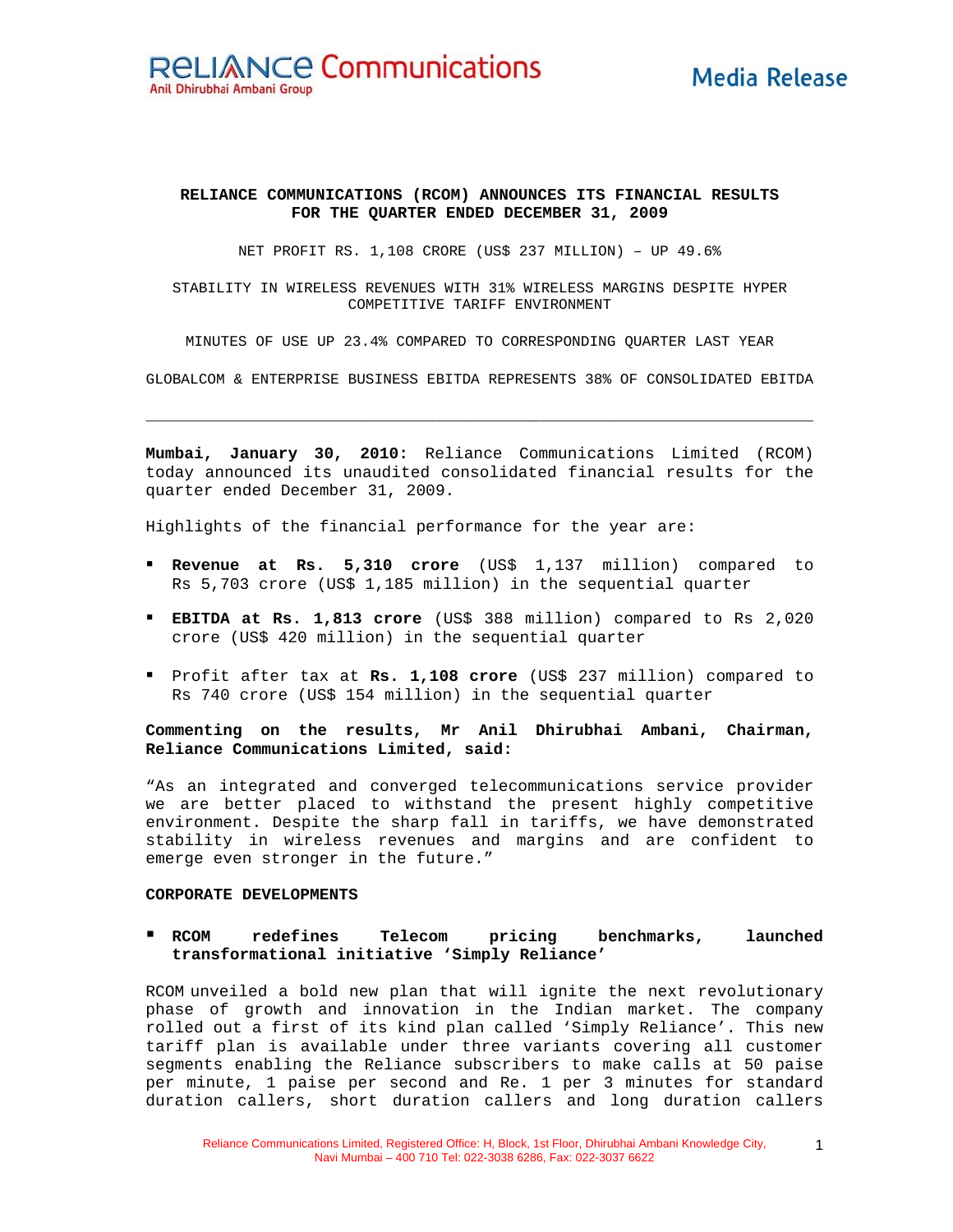**RELIANCE Communications** Anil Dhirubhai Ambani Group

respectively. These features can be availed while calling from any Reliance phone to any phone in India at anytime from anywhere in the country without any hidden monthly charges. This new tariff plan is applicable across all telecommunication products i.e. Mobile, Landline, CDMA, GSM, Pre-paid, Post-paid, Local, STD, Night Calling, Roaming and SMS.

#### **RCOM unveils two revolutionary SMS tariff plans**

RCOM unveiled two revolutionary SMS tariff plans – One paise per SMS plan and unlimited SMS for just Re. 1 per day. All Reliance Mobile customers, regardless of the tariff plans they have for voice and data services, can avail of the 1p/SMS plan by subscribing to a Standard Tariff Voucher of Rs. 11 per month or the unlimited SMS plan can be subscribed to by Reliance Mobile customers on a daily deduction of Re. 1 per day from their prepaid balance.

#### **About Reliance Communications**

Reliance Communications Limited founded by the late Shri Dhirubhai H Ambani (1932-2002) is the flagship company of the Reliance Anil Dhirubhai Ambani Group. The Reliance Anil Dhirubhai Ambani Group currently has a net worth in excess of Rs. 64,000 crore (US\$ 13.6 billion), cash flows of Rs. 13,000 crore (US\$ 2.8 billion), net profit of Rs. 8,400 crore (US\$ 1.8 billion).

Reliance Communications is India's foremost and truly integrated telecommunications service provider. The Company, with a customer base of 100 million including over 2.5 million individual overseas retail customers, ranks among the Top 5 Telecom companies in the world by number of customers in a single country. Reliance Communications corporate clientele includes 2,100 Indian and multinational corporations, and over 800 global, regional and domestic carriers.

Reliance Communications has established a pan-India, next generation, integrated (wireless and wireline), convergent (voice, data and video) digital network that is capable of supporting best-of-class services spanning the entire communications value chain, covering over 24,000 towns and 600,000 villages. Reliance Communications owns and operates the world's largest next generation IP enabled connectivity infrastructure, comprising over 190,000 kilometers of fibre optic cable systems in India, USA, Europe, Middle East and the Asia Pacific region.

2